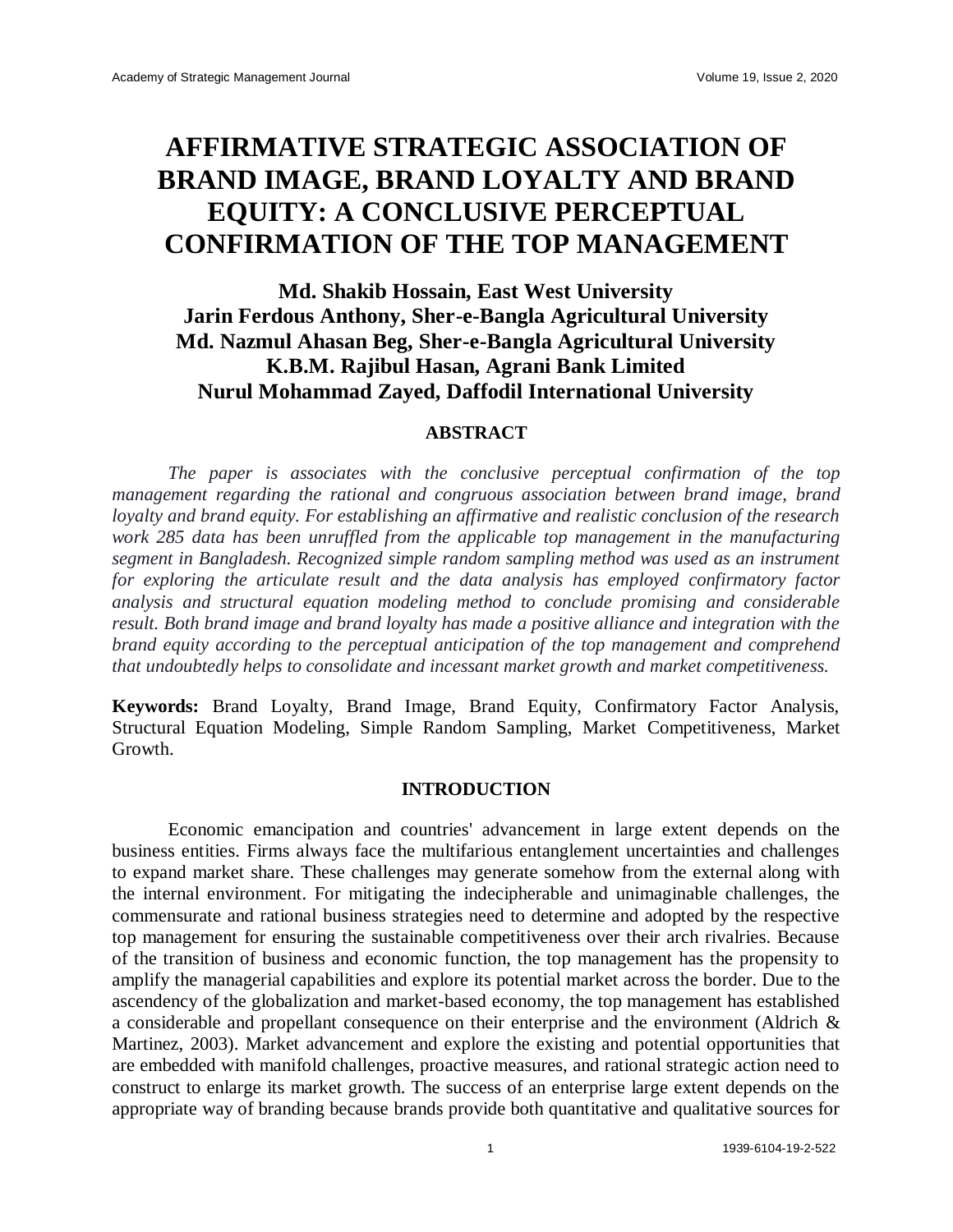economic action. When the question of economic value both brand image (Juntunen et al., 2009) and brand loyalty (Mohd Yasin et al., 2007) has made a significant and apropos impact on brand equity. So the top managers have to make an actionable strategy for accelerating capacities, competences, resources acquisition and explore and exploit the market opportunities and also require strengthening and considerable approach for enterprising it's the pertinent brand image and brand loyalty because that assists to furnish the concept of brand equity (Tong & Hawley, 2009; Thakor, 1996).

#### **LITERATURE REVIEW**

The brand has been denoted the most promising and ineluctable ingredients and most considerable assets for a firm after the customers (Doyle, 2001). Brand assists to accelerate customer engagement. An affirmative experiences, senses, and observation along with the positive perception and understanding about a specific product surely augmenting and profuse the market superiority. The worth of brand equity has been a considerable issue when the brand has meaning to the individual and vice versa (Keller, 1993; Cobb-Walgren et al., 1995; Belen del Rio et al., 2001). Brand equity is associated with the brand assets, brand name awareness, brand loyalty, perceived brand quality and essentially brand associations (Pride & Ferrell, 2003; Aaker & Equity, 1991). Brand equity is a key marketing asset (Ambler 2003; Davis 2000; Kotler & Armstrong, 2010), which can engender a unique and welcoming relationship differentiating the bonds between the firm and its stakeholders (Hunt & Morgan, 1995) and nurturing long term buying behavior. Brand equity is incorporate with the major dimension: perceived quality, brand loyalty and brand image (Ipogah, 2008; Ansary & Hashim, 2018; Chang & Liu, 2009). This research work is mainly concern with the two inevitable elements of brand loyalty and brand images.

#### **Brand Image and Brand Equity**

Brand image has assists the consumer in identifying their pertinent needs and recognizing the appropriate mechanism where the satisfaction has been accomplishing through the brand (Hsieh et al., 2004). There is a positive association between brand equity and brand image (Faircloth et al., 2001; Batra & Homer, 2004; Ataman & Ülengin, 2003; Belen del Rio et al., 2001; Kwun & Oh, 2007; Kim et al., 2003). Manifold prudent market researcher has explored that brand image has a direct impact on brand equity (Faircloth et al., 2001). Long term restless success and sustainability can be optimized with the propitious brand images (Park et al., 1986) and differentiate between various competitors since the image of a brand plays an integral role in building long-term brand equity (Aaker, 1996; Keller et al., 2011).

#### *H<sup>1</sup> Brand image has a positive effect on brand equity.*

#### **Brand Loyalty and Brand Equity**

Considering the long term sustainable competitiveness in a specific industry brand loyalty has been enlisted as a considerable commensurate element on brand equity (Subramaniam et al., 2014). Brand loyalty is referring to a major component of brand equity (Rios & Riquelme 2008; Rauyruen et al., 2009). Brand loyalty has explored a predominant influential factor on brand equity and noted that it helps to proliferate the brand equity in a competitive market. In the case of loyalty the respective consumer is willing to pay at a given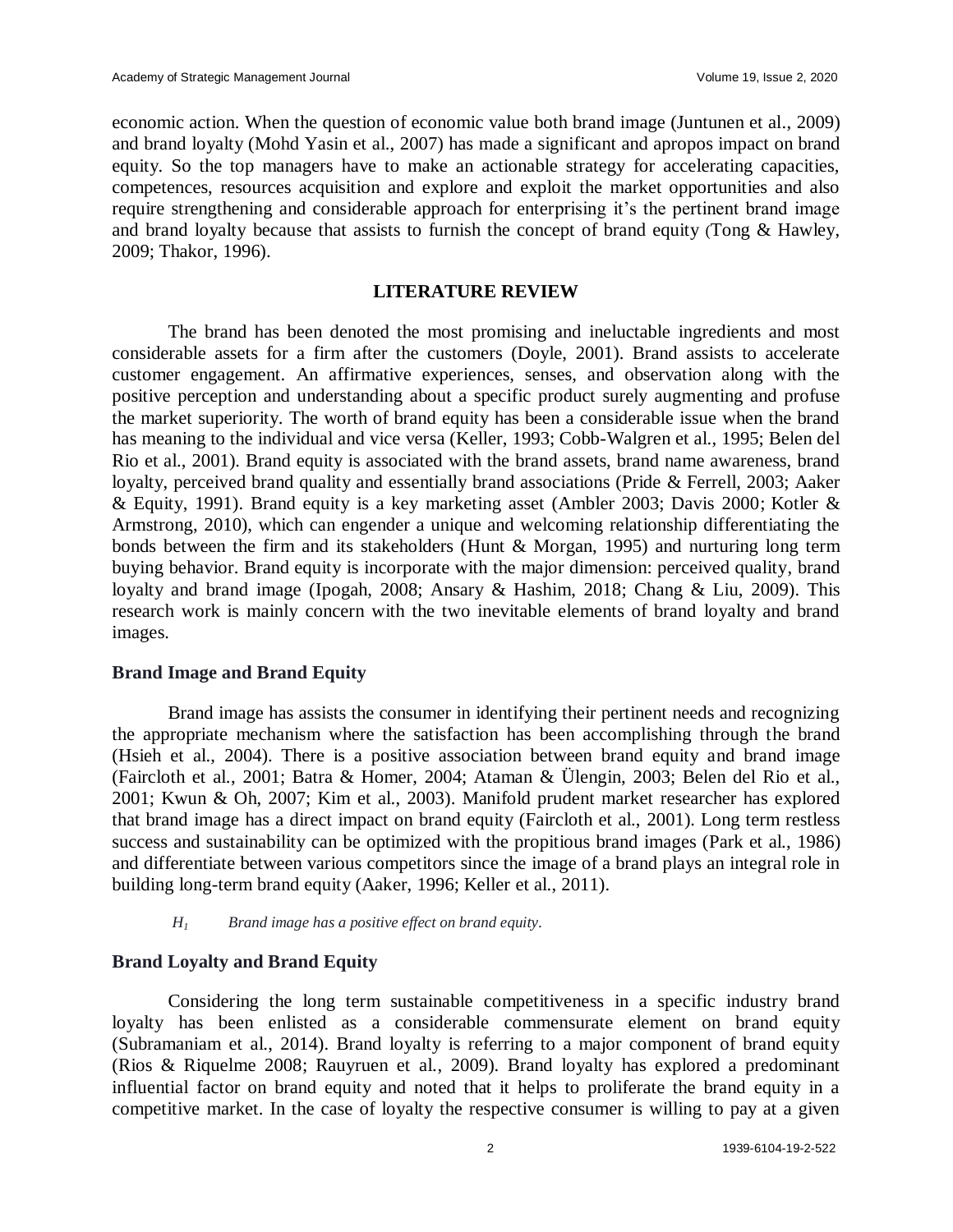price and containing tower switching cost to other brands, and accentuate on that ground the firms need to foster the competitiveness and strengthening its attributes that facilitate the brand loyalty and sharpening its brand equity (Mishra & Datta, 2011; Oliver Richard, 1997).

*H<sup>2</sup> Brand loyalty has a positive effect on brand equity.*

#### **RESEARCH FRAMEWORK**

This research is mainly incorporate with determining the affirmative relations among the variable like brand image, brand loyalty, and brand equity and this relevant work is mainly accentuated on the judgment of the top management (Figure 1). For accomplishing the tasks we accumulate the data from the top managers in the manufacturing firms. The research framework has mentioned in the following Figure 2. The target population of this study is the 285 to management in the different manufacturing sectors who explore the new opportunities and strengthening their market competitiveness in the global market with the conception of true branding. For exploring the result, the Random sampling method has used in the sample selection method. The study is mainly comprised of the primary data that was collected by using a questionnaire. The questionnaire has used both open and closed-ended questions. For the closed-ended questions, the study has adopted a five-point Likert scale where the target respondents indicate the extent of their agreement/disagreement with each statement.



 **Source:** Authors' Compilation.

## **FIGURE 1 THE AFFIRMATIVE RELATIONS AMONG THE VARIABLES**

#### **RESULTS AND DISCUSSION**

From Table 1 it has exposed that the mean value of brand loyalty is 19.491 and this is the highest mean score with a standard deviation 2.389, whereas the brand image is the second highest mean value and value is 17.282 with a standard deviation 2.168. On the other hand brand equity is the third-highest mean value with a score of 17.688 and the standard deviation is 2.117.

| Table 1<br><b>DESCRIPTIVE ANALYSIS</b> |                   |                           |  |  |  |
|----------------------------------------|-------------------|---------------------------|--|--|--|
| <b>Factor</b>                          | <b>Mean Value</b> | <b>Standard Deviation</b> |  |  |  |
| <b>Brand loyalty</b>                   | 19.491            | 2.389                     |  |  |  |
| <b>Brand Image</b>                     | 17.282            | 2.168                     |  |  |  |
| <b>Brand Equity</b>                    | 17.688            | 2.117                     |  |  |  |
| $\alpha$ $\Gamma$ 1                    |                   |                           |  |  |  |

Source: Estimated.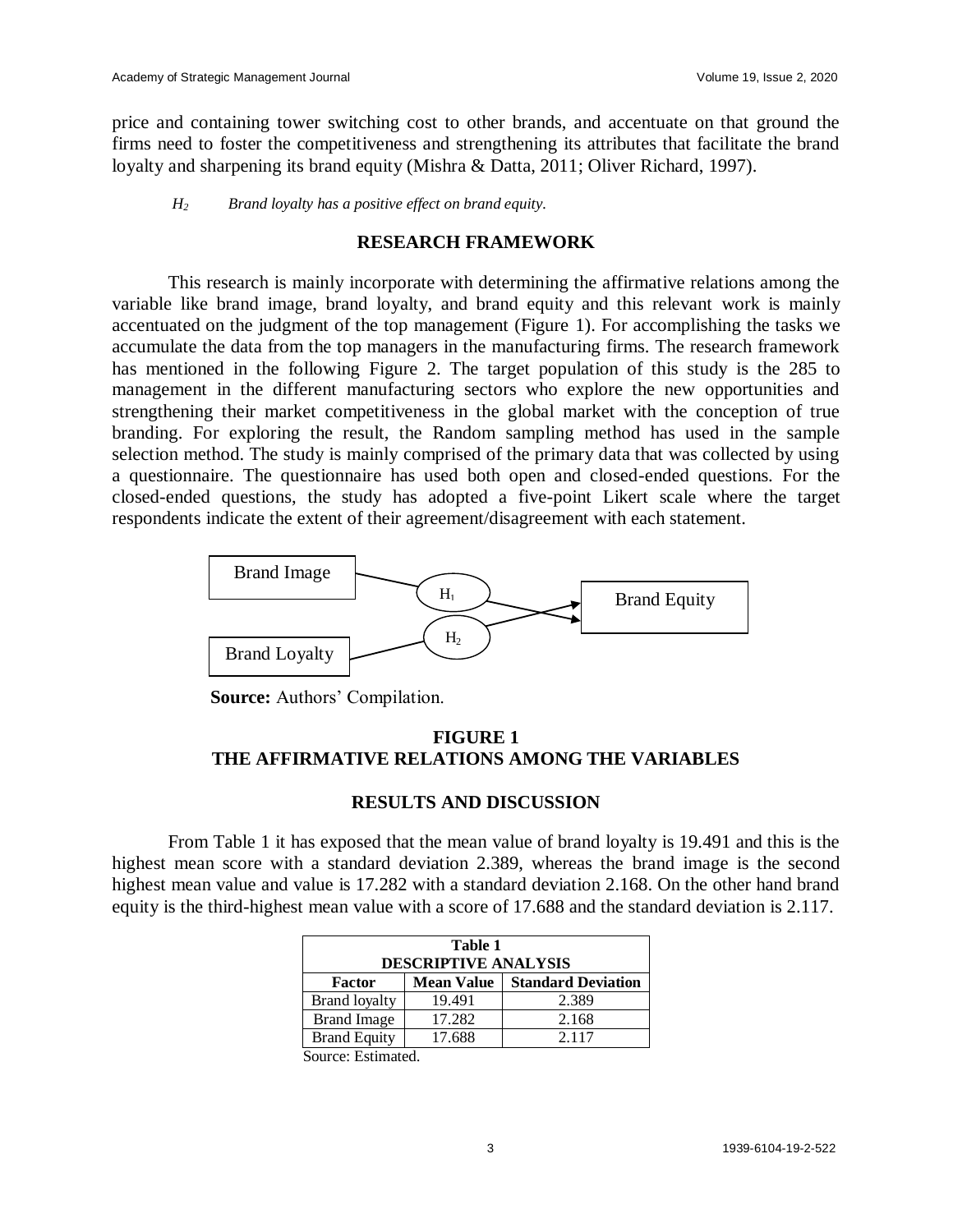positive correlation. **Table 2**

From Table 2 it has observed that brand image; brand loyalty and brand equity has a

| Table 2                   |                    |                      |                     |  |  |
|---------------------------|--------------------|----------------------|---------------------|--|--|
| <b>CORRELATION MATRIX</b> |                    |                      |                     |  |  |
|                           | <b>Brand Image</b> | <b>Brand Loyalty</b> | <b>Brand Equity</b> |  |  |
| <b>Brand Image</b>        |                    |                      |                     |  |  |
| <b>Brand Loyalty</b>      | $0.217**$          |                      |                     |  |  |
| <b>Brand Equity</b>       | $0.262**$          | $0.331**$            |                     |  |  |
|                           |                    |                      |                     |  |  |

Source: Estimated.

#### **Confirmatory Factor Analysis**

From the analysis it has showed  $\chi^2$  (df = 119) = 4.102, (p<0.000) good fit index (GFI) = 0.952; comparative fit index (CFI) = 0.936, incremental fit index (IFI) = 0.931, Tucker Lewis index (TLI) =  $0.942$ , normed fit index (NFI) =  $0.948$ ; and a root mean square error of approximately  $(RMSEA) = 0.074$ . The values of such as GFI, CFI, IFI, TLI and NFI has achieved the value from zero to one, a good fit data is close to one and the value has reached higher than 0.90 is acceptable. RMSEA reached a close fit value with the value between .04 and .08 and the SRMR value is (Standardized RMR) =0.0721 which is acceptable.

From Table 3, we have observed that construct reliability (CR) higher than 0.75 and reaching from 0.768 to 0.791. The value of the average variance extracted (AVE) extends 0.50 and reaching from 0.829 to 0.857. The value of JoresKog's Rho extends 0.80 and reaching from 0.827 to 0.844 and from the Cronbach, it has observed that value range 0.801 to 0.845 which is acceptable.

| Table 3<br><b>CONFIRMATORY FACTOR ANALYSIS</b> |                  |                                             |                                 |            |           |            |                             |                   |
|------------------------------------------------|------------------|---------------------------------------------|---------------------------------|------------|-----------|------------|-----------------------------|-------------------|
| <b>Variable</b>                                | <b>Indicator</b> | <b>Standard</b><br><b>Factor</b><br>Loading | <b>Error</b><br><b>Variance</b> | <b>SMR</b> | <b>CR</b> | <b>AVE</b> | $\alpha$<br><b>Cronbach</b> | JoresKog's<br>Rho |
|                                                | BI1              | 0.884                                       | 0.412                           | 0.715      |           |            |                             |                   |
| <b>Brand</b><br>Image                          | BI2              | 0.891                                       | 0.440                           | 0.697      |           |            |                             |                   |
|                                                | B <sub>13</sub>  | 0.887                                       | 0.437                           | 0.729      | 0.773     | 0.857      | 0.801                       | 0.832             |
|                                                | BI4              | 0.856                                       | 0.458                           | 0.722      |           |            |                             |                   |
|                                                | B <sub>15</sub>  | 0.844                                       | 0.415                           | 0.737      |           |            |                             |                   |
|                                                | BI <sub>6</sub>  | 0.853                                       | 0.429                           | 0.718      |           |            |                             |                   |
|                                                | BL1              | 0.895                                       | 0.433                           | 0.697      |           |            |                             |                   |
|                                                | BL2              | 0.887                                       | 0.418                           | 0.704      | 0.791     | 0.838      | 0.816                       | 0.844             |
| <b>Brand</b><br>Loyalty                        | BL <sub>3</sub>  | 0.853                                       | 0.411                           | 0.711      |           |            |                             |                   |
|                                                | BL <sub>4</sub>  | 0.855                                       | 0.428                           | 0.724      |           |            |                             |                   |
|                                                | BL <sub>5</sub>  | 0.862                                       | 0.429                           | 0.737      |           |            |                             |                   |
| <b>Brand</b><br>Equity                         | BE1              | 0.859                                       | 0.422                           | 0.715      | 0.768     | 0.829      | 0.845                       | 0.827             |
|                                                | BE <sub>2</sub>  | 0.866                                       | 0.438                           | 0.704      |           |            |                             |                   |
|                                                | BE3              | 0.854                                       | 0.428                           | 0.711      |           |            |                             |                   |
|                                                | BE4              | 0.870                                       | 0.417                           | 0.723      |           |            |                             |                   |
|                                                | BE5              | 0.863                                       | 0.427                           | 0.703      |           |            |                             |                   |
|                                                | BE <sub>6</sub>  | 0.884                                       | 0.429                           | 0.712      |           |            |                             |                   |

Source: Estimated.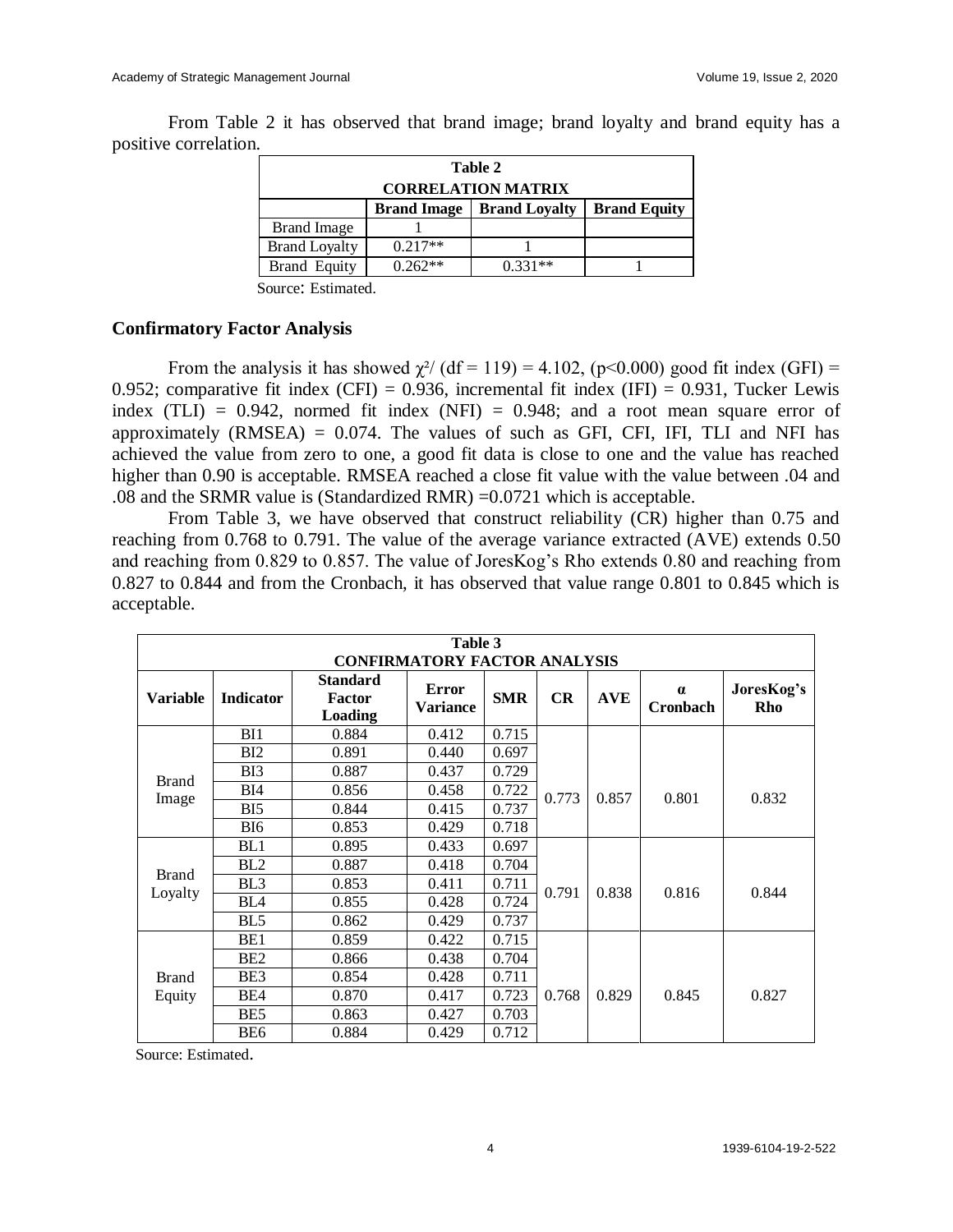#### **Structural Model Analysis**

From the analysis it has observed that the model fit with Chi- Square = 409.225, Chisquare/  $(df = 113) = 3.886$ ,  $(p < .001)$ , RMSEA (Root Mean Square Error of Approximation) = 0.072; GFI=0.944; NFI (Normed fit index) = 0.956; IFI (Incremental fit index) = 0.952; TLI = 0.948; CFI (Comparative Fit Index) =0.956. The values of CFI, IFI, TLI, and NFI were close to 1.00 and greater than 0.90, fulfilling the criteria of model fit. Moreover, RMSEA reached a close fit value with the value between .04 and .08 and the SRMR value is (Standardized RMR) =0.0729 which is acceptable. The result of construct and item reliability, standard factor loading, error variance, SMR, CR, Cronbach, AVE and Joreskog's Rho the value that has gathered has fulfilled the criteria. The construct reliability (CR) is higher than 0.75 reaching from 0.768 to 0.794. The value of the average variance extracted (AVE) extends 0.50 and reaching from 0.821 to 0.866. The value of JoresKog's Rho extends 0.80 and reaching from 0.815 to 0.859 and from the Cronbach, it has observed that value range 0.810 to 0.842 which is also acceptable.

The result (Table 4) has shown that the relationship between brand image and brand equity has accepted. The effect is significant and positive (estimate=0.792, t-value=3.883, p= 0.000). Therefore, H1 has accepted. The relationship between brand loyalty and brand equity has accepted. The effect is also explore significant and positive (estimate= $0.803$ , t-value= $3.729$ , p= 0.000). Therefore, H2 has accepted.

| <b>Table 4</b><br><b>HYPOTHESIS TESTING</b> |                 |       |       |               |  |
|---------------------------------------------|-----------------|-------|-------|---------------|--|
| <b>Hypothesis</b>                           | <b>Estimate</b> | C.R   | Pv    | <b>Result</b> |  |
| H1                                          | 0.792           | 3.883 | 0.000 | Accepted      |  |
| H2                                          | 0.803           | 3.729 | 0.000 | Accepted      |  |

Source: Estimated.



### **FIGURE 2 AFFIRMATIVE ASSOCIATION BETWEEN BRAND IMAGE, BRAND LOYALTY AND BRAND EQUITY**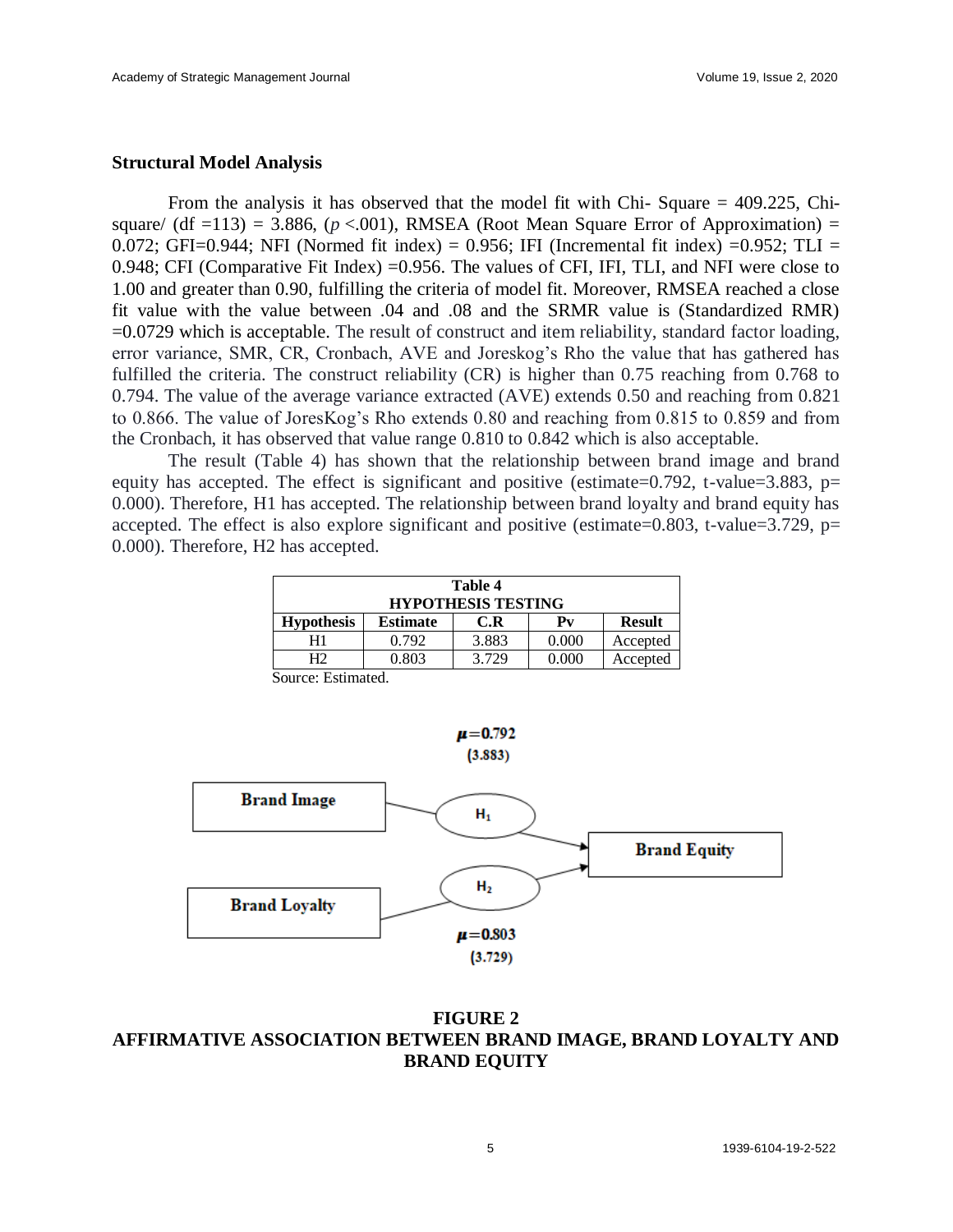#### **CONCLUSIONS**

It has evidence that there is an affirmative association between brand image, brand loyalty and brand equity. For ensuring the unremitting market growth and sustainable competitiveness the top managers have the conviction that they have to make an actionable strategy and distinctive transformation in formulating their marketing process, especially in branding relevant kinds of stuff. Considering brand loyalty that has incorporated with essential benefits, it obviously helps for augmenting the market share and exploits new customers, supporting brand prolongation, alleviating marketing costs, and increasing the absorbing capacity and decelerates the manifold threats from their competitors (Alhaddad, 2014) and also the brand image that facilitate with pertinent attributes of the brand and views as consumer mental picture of a brand in the mind of consumer that is linked to an offering (Cretu & Brodie, 2007; Padgett & Allen,1997). Both Brand loyalty and brand image makes a significant impact on the brand equity and the policymaker needs to consider to strengthen the long term affinity with the customer by offering the distinctive quality product and helps to consolidate the brand loyalty and establishing confirmatory brand image for ensuring the future financial remuneration and sustainable competitiveness from their existing rivals.

#### **REFERENCES**

- Aaker, D.A. (1996). Measuring brand equity across products and markets. *California Management Review*, *38*(3).
- Aaker, D.A., & Equity, M.B. (1991). Capitalizing on the value of a brand name. *New York*, *28*(1), 35-37.
- Aldrich, H.E., & Martinez, M. (2003). *Entrepreneurship as social construction: A multi-level evolutionary approach.* In Handbook of entrepreneurship research. Springer, Boston, MA.
- Alhaddad, A. (2014). The effect of brand image and brand loyalty on brand equity. *International Journal of Business and Management Invention*, *3*(5), 28-32.
- Ambler, T. (2003). *Marketing and the bottom line: Creating the measures of success.* Financial Times/Prentice Hall, London.
- Ansary, A., & Hashim, N.M.H.N. (2018). Brand image and equity: The mediating role of brand equity drivers and moderating effects of product type and word of mouth. *Review of Managerial Science*, *12*(4), 969-1002.
- Ataman, B., & Ülengin, B. (2003). A note on the effect of brand image on sales. *Journal of Product & Brand Management*, *12*(4), 237-250.
- Batra, R., & Homer, P.M. (2004). The situational impact of brand image beliefs. *Journal of Consumer Psychology*, *14*(3), 318-330.
- Belen del Rio, A., Vazquez, R., & Iglesias, V. (2001). The role of the brand name in obtaining differential advantages. *Journal of Product & Brand Management*, *10*(7), 452-465.
- Chang, H.H., & Liu, Y.M. (2009). The impact of brand equity on brand preference and purchase intentions in the service industries. *The Service Industries Journal*, *29*(12), 1687-1706.
- Cobb-Walgren, C.J., Ruble, C.A., & Donthu, N. (1995). Brand equity, brand preference, and purchase intent. *Journal of advertising*, *24*(3), 25-40.
- Cretu, A.E., & Brodie, R.J. (2007). The influence of brand image and company reputation where manufacturers market to small firms: A customer value perspective. *Industrial Marketing Management*, *36*(2), 230-240.
- Davis, S.M. (2000). *Does brand asset management strategy matter?.* Brand Asset Management: Driving Profitable Growth through Your Brands, Jossey-Bass, San Francisco, CA, 3-18.
- Doyle, P. (2001). Shareholder-value-based brand strategies. *Journal of brand Management*, *9*(1), 20-30.
- Faircloth, J.B., Capella, L.M., & Alford, B.L. (2001). The effect of brand attitude and brand image on brand equity. *Journal of Marketing Theory and Practice*, *9*(3), 61-75.
- Hsieh, M.H., Pan, S.L., & Setiono, R. (2004). Product-, corporate-, and country-image dimensions and purchase behavior: A multicountry analysis. *Journal of the Academy of Marketing Science*, *32*(3), 251-270.